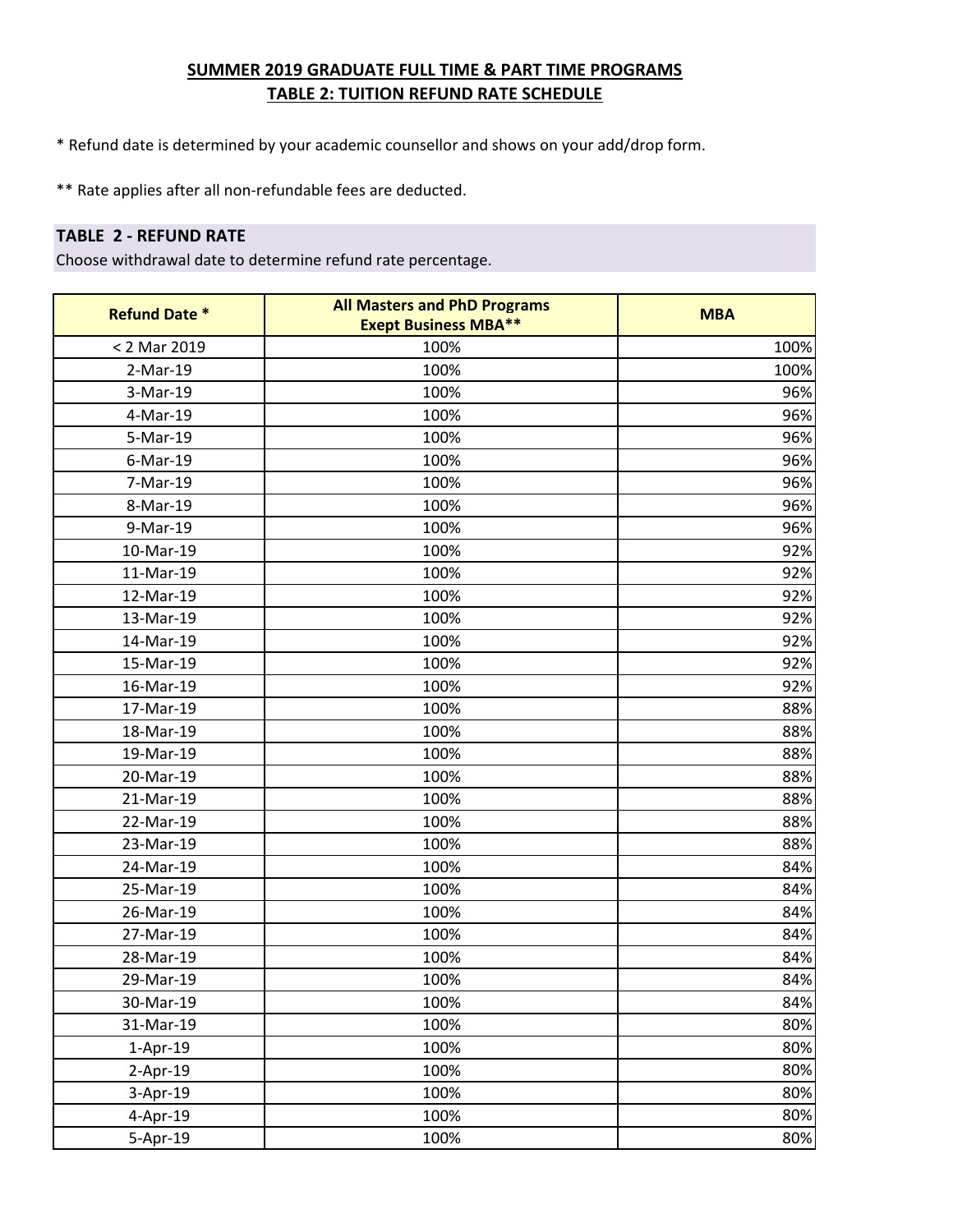- \* Refund date is determined by your academic counsellor and shows on your add/drop form.
- \*\* Rate applies after all non-refundable fees are deducted.

### **TABLE 2 - REFUND RATE**

| <b>Refund Date *</b> | <b>All Masters and PhD Programs</b><br><b>Exept Business MBA**</b> | <b>MBA</b> |
|----------------------|--------------------------------------------------------------------|------------|
| 6-Apr-19             | 100%                                                               | 80%        |
| 7-Apr-19             | 100%                                                               | 76%        |
| 8-Apr-19             | 100%                                                               | 76%        |
| 9-Apr-19             | 100%                                                               | 76%        |
| 10-Apr-19            | 100%                                                               | 76%        |
| 11-Apr-19            | 100%                                                               | 76%        |
| 12-Apr-19            | 100%                                                               | 76%        |
| 13-Apr-19            | 100%                                                               | 76%        |
| 14-Apr-19            | 100%                                                               | 72%        |
| 15-Apr-19            | 100%                                                               | 72%        |
| 16-Apr-19            | 100%                                                               | 72%        |
| 17-Apr-19            | 100%                                                               | 72%        |
| 18-Apr-19            | 100%                                                               | 72%        |
| 19-Apr-19            | 100%                                                               | 72%        |
| 20-Apr-19            | 100%                                                               | 72%        |
| 21-Apr-19            | 100%                                                               | 68%        |
| 22-Apr-19            | 100%                                                               | 68%        |
| 23-Apr-19            | 100%                                                               | 68%        |
| 24-Apr-19            | 100%                                                               | 68%        |
| 25-Apr-19            | 100%                                                               | 68%        |
| 26-Apr-19            | 100%                                                               | 68%        |
| 27-Apr-19            | 100%                                                               | 68%        |
| 28-Apr-19            | 100%                                                               | 64%        |
| 29-Apr-19            | 100%                                                               | 64%        |
| 30-Apr-19            | 100%                                                               | 64%        |
| $1-May-19$           | 100%                                                               | 64%        |
| $2-May-19$           | 100%                                                               | 64%        |
| 3-May-19             | 100%                                                               | 64%        |
| 4-May-19             | 100%                                                               | 64%        |
| 5-May-19             | 100%                                                               | 60%        |
| $6$ -May-19          | 100%                                                               | 60%        |
| 7-May-19             | 100%                                                               | 60%        |
| 8-May-19             | 92%                                                                | 60%        |
| 9-May-19             | 92%                                                                | 60%        |
| 10-May-19            | 92%                                                                | 60%        |
| 11-May-19            | 92%                                                                | 60%        |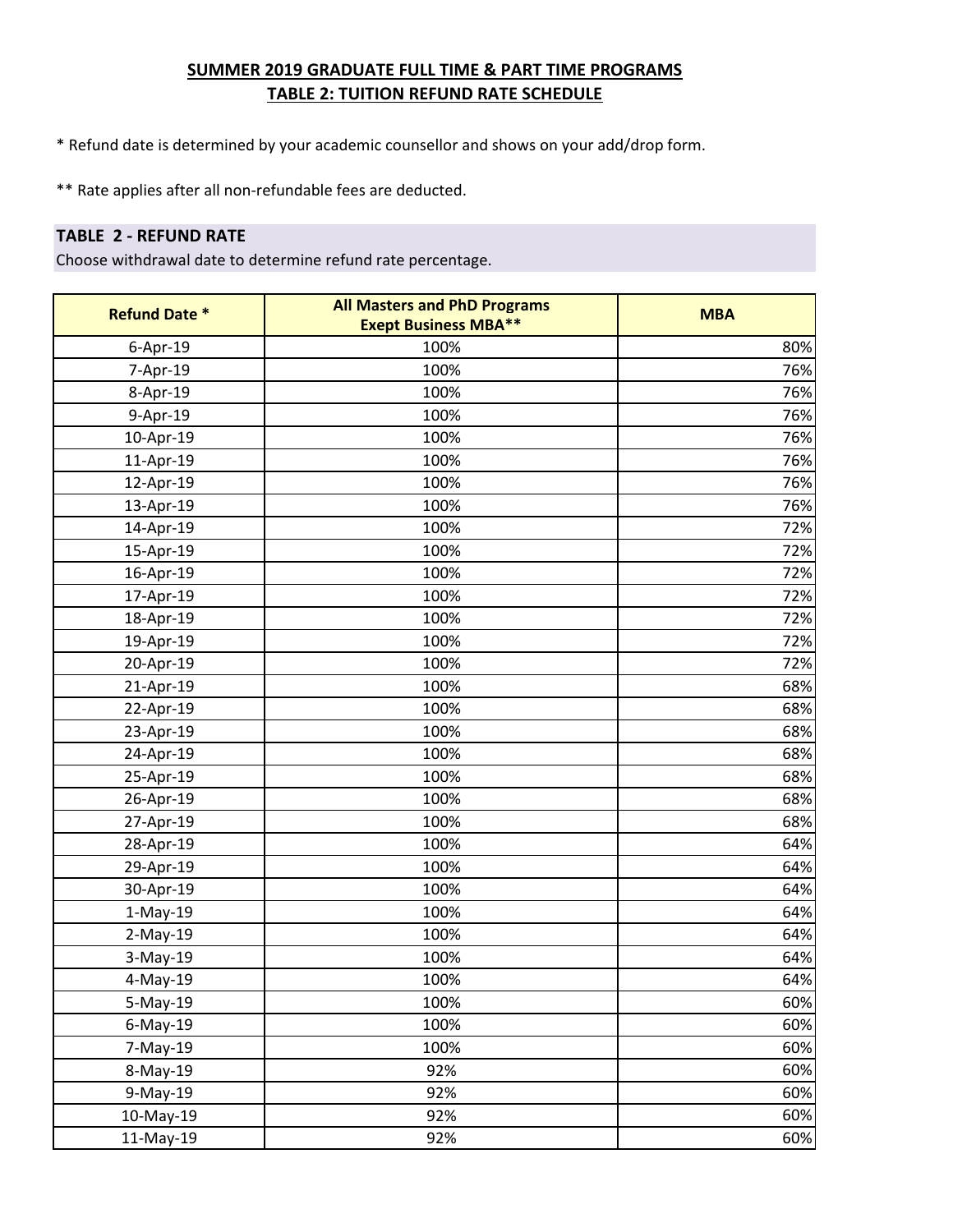- \* Refund date is determined by your academic counsellor and shows on your add/drop form.
- \*\* Rate applies after all non-refundable fees are deducted.

#### **TABLE 2 - REFUND RATE**

| <b>Refund Date *</b> | <b>All Masters and PhD Programs</b><br><b>Exept Business MBA**</b> | <b>MBA</b> |
|----------------------|--------------------------------------------------------------------|------------|
| 12-May-19            | 92%                                                                | 56%        |
| 13-May-19            | 92%                                                                | 56%        |
| 14-May-19            | 92%                                                                | 56%        |
| 15-May-19            | 84%                                                                | 56%        |
| 16-May-19            | 84%                                                                | 56%        |
| 17-May-19            | 84%                                                                | 56%        |
| 18-May-19            | 84%                                                                | 56%        |
| 19-May-19            | 84%                                                                | 52%        |
| 20-May-19            | 84%                                                                | 52%        |
| 21-May-19            | 84%                                                                | 52%        |
| 22-May-19            | 76%                                                                | 52%        |
| 23-May-19            | 76%                                                                | 52%        |
| 24-May-19            | 76%                                                                | 52%        |
| 25-May-19            | 76%                                                                | 52%        |
| 26-May-19            | 76%                                                                | 48%        |
| 27-May-19            | 76%                                                                | 48%        |
| 28-May-19            | 76%                                                                | 48%        |
| 29-May-19            | 68%                                                                | 48%        |
| 30-May-19            | 68%                                                                | 48%        |
| 31-May-19            | 68%                                                                | 48%        |
| $1$ -Jun- $19$       | 68%                                                                | 48%        |
| 2-Jun-19             | 68%                                                                | 44%        |
| 3-Jun-19             | 68%                                                                | 44%        |
| 4-Jun-19             | 68%                                                                | 44%        |
| 5-Jun-19             | 60%                                                                | 44%        |
| $6$ -Jun-19          | 60%                                                                | 44%        |
| 7-Jun-19             | 60%                                                                | 44%        |
| 8-Jun-19             | 60%                                                                | 44%        |
| 9-Jun-19             | 60%                                                                | 40%        |
| 10-Jun-19            | 60%                                                                | 40%        |
| 11-Jun-19            | 60%                                                                | 40%        |
| 12-Jun-19            | 52%                                                                | 40%        |
| 13-Jun-19            | 52%                                                                | 40%        |
| 14-Jun-19            | 52%                                                                | 40%        |
| 15-Jun-19            | 52%                                                                | 36%        |
| 16-Jun-19            | 52%                                                                | 36%        |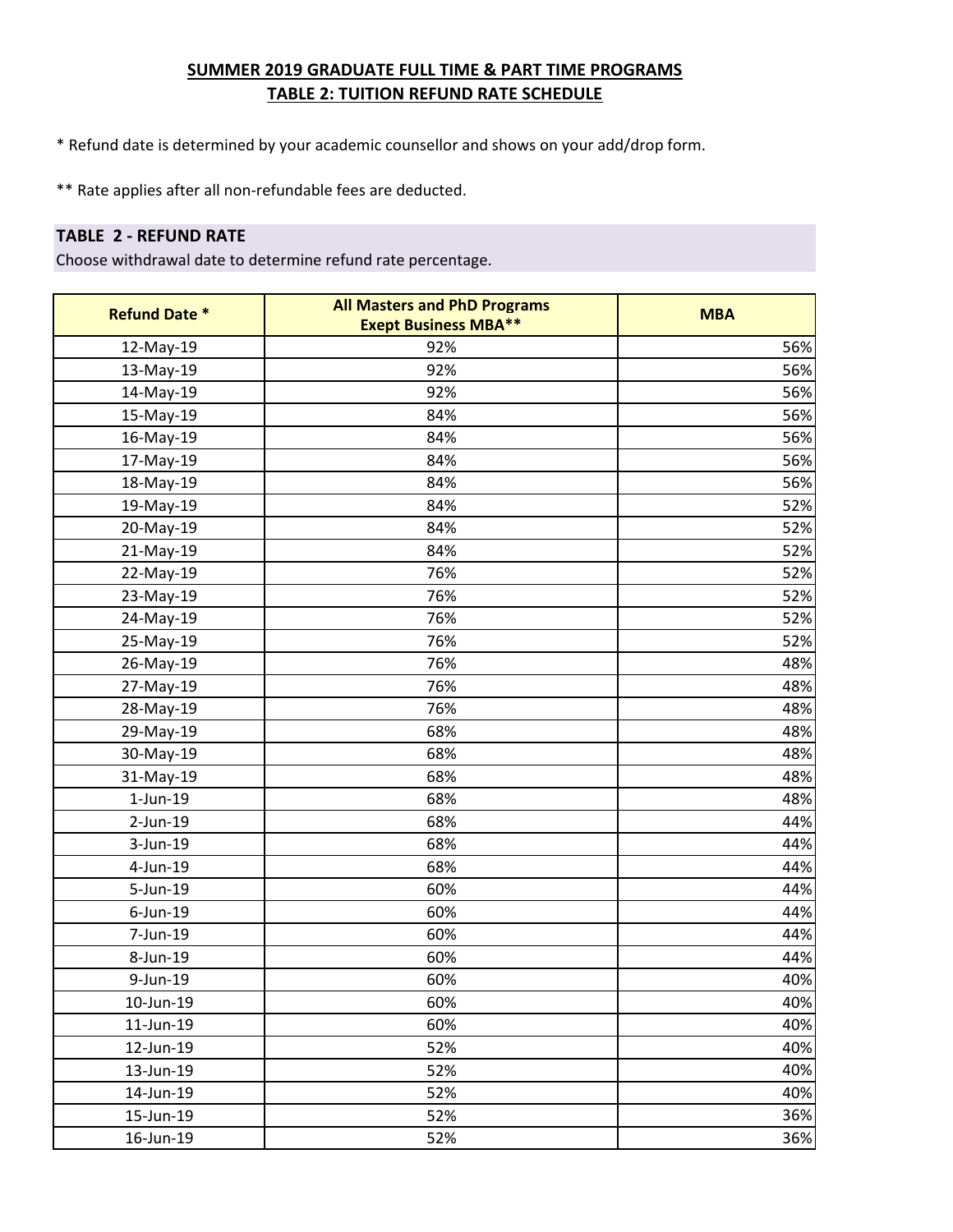- \* Refund date is determined by your academic counsellor and shows on your add/drop form.
- \*\* Rate applies after all non-refundable fees are deducted.

#### **TABLE 2 - REFUND RATE**

| <b>Refund Date *</b> | <b>All Masters and PhD Programs</b><br><b>Exept Business MBA**</b> | <b>MBA</b> |
|----------------------|--------------------------------------------------------------------|------------|
| 17-Jun-19            | 52%                                                                | 36%        |
| 18-Jun-19            | 52%                                                                | 36%        |
| 19-Jun-19            | 44%                                                                | 36%        |
| 20-Jun-19            | 44%                                                                | 36%        |
| 21-Jun-19            | 44%                                                                | 36%        |
| 22-Jun-19            | 44%                                                                | 32%        |
| 23-Jun-19            | 44%                                                                | 32%        |
| 24-Jun-19            | 44%                                                                | 32%        |
| 25-Jun-19            | 44%                                                                | 32%        |
| 26-Jun-19            | 36%                                                                | 32%        |
| 27-Jun-19            | 36%                                                                | 32%        |
| 28-Jun-19            | 36%                                                                | 32%        |
| 29-Jun-19            | 36%                                                                | 28%        |
| 30-Jun-19            | 36%                                                                | 28%        |
| $1$ -Jul- $19$       | 36%                                                                | 28%        |
| 2-Jul-19             | 36%                                                                | 28%        |
| 3-Jul-19             | 27%                                                                | 28%        |
| 4-Jul-19             | 27%                                                                | 28%        |
| 5-Jul-19             | 27%                                                                | 28%        |
| $6$ -Jul-19          | 27%                                                                | 24%        |
| 7-Jul-19             | 27%                                                                | 24%        |
| 8-Jul-19             | 27%                                                                | 24%        |
| 9-Jul-19             | 27%                                                                | 24%        |
| 10-Jul-19            | 18%                                                                | 24%        |
| 11-Jul-19            | 18%                                                                | 24%        |
| 12-Jul-19            | 18%                                                                | 24%        |
| 13-Jul-19            | 18%                                                                | 20%        |
| 14-Jul-19            | 18%                                                                | 20%        |
| 15-Jul-19            | 18%                                                                | 20%        |
| 16-Jul-19            | 18%                                                                | 20%        |
| 17-Jul-19            | 9%                                                                 | 20%        |
| 18-Jul-19            | 9%                                                                 | 20%        |
| 19-Jul-19            | 9%                                                                 | 20%        |
| 20-Jul-19            | 9%                                                                 | 16%        |
| 21-Jul-19            | 9%                                                                 | 16%        |
| 22-Jul-19            | 9%                                                                 | 16%        |